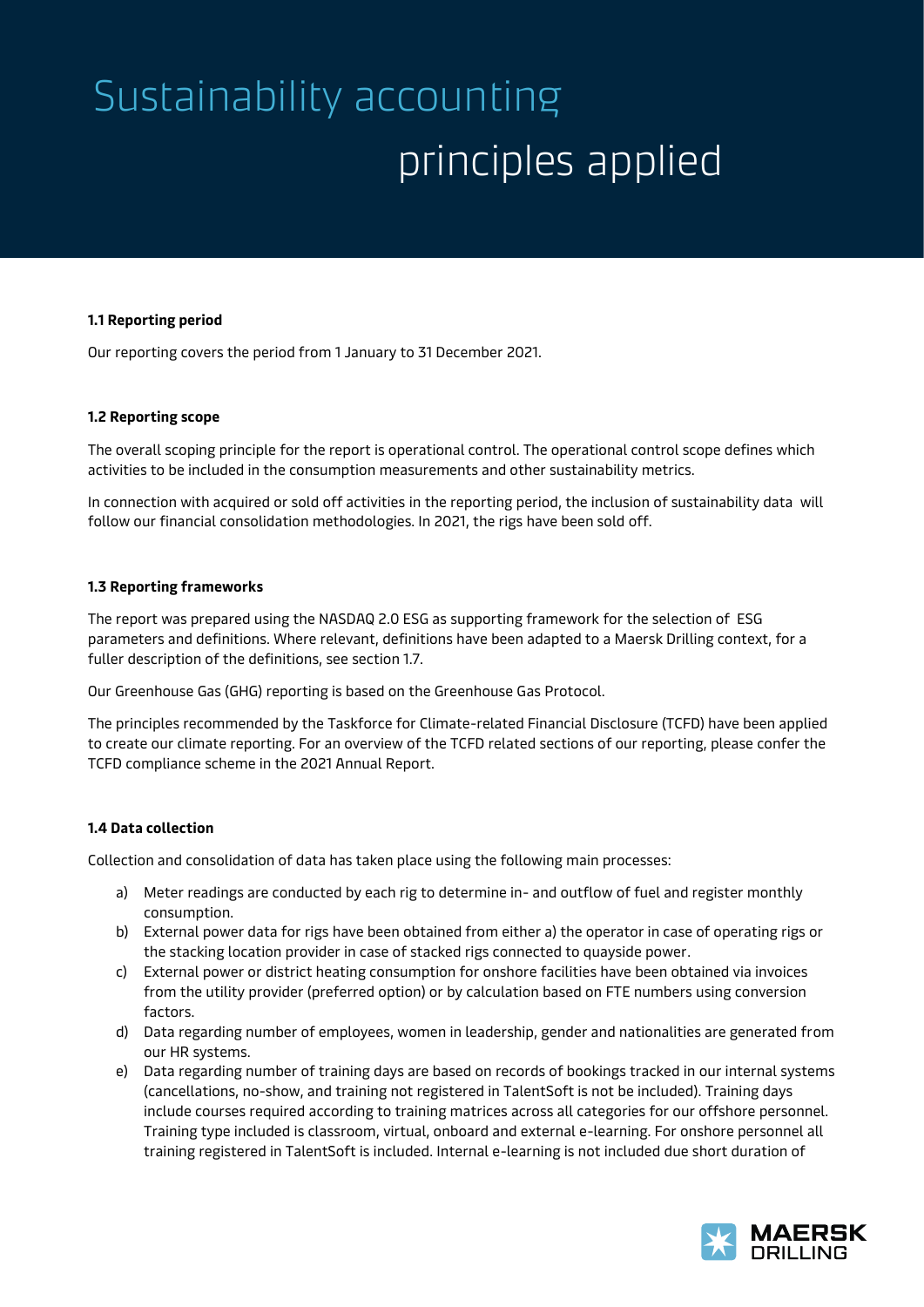learning event. Agency personnel permanently assigned to Maersk Drilling unit as part of core crew rotation are included. Due to change in core system to TalentSoft, 2021 numbers may not be directly comparable to previous years.

- f) Data regarding accidents, fatalities, exposure hours, energy consumption, waste, water and spills are reported through our consolidated system SYNERGI based on submitted data from all reporting entities. The SYNERGI tool is used by Maersk Drilling to report operational safety and environmental data.
- g) Fuel and power data for rigs are registered in monthly intervals and are specified as either on contract or off contract consumption. The distribution of on contract/off contract days in the SYNERGI database is adjusted to align with the number of contracted days reported in the Annual Report.

## **1.5 GHG emission – inventory, conversions and calculations**

Maersk Drilling follows the Greenhouse Gas Protocol's classification of GHG emissions

- Scope 1: Direct emissions stemming from MD's own consumption of fuel and gasses etc.
- Scope 2: Indirect emissions stemming from the energy used for producing electricity and district heating, which is bought
- Scope 3: Indirect emissions from third party activities related to MD's business (supply chain incl. customers and vendors incl. outsourced activities)

With reference to the general scoping for MD's sustainability reporting outlined above, the operational control approach option in the GHG Protocol is applied to determine which emissions to include in the scope inventories.

## Our **GHG scope 1 emissions** inventory consists of:

- a) fuel consumptions measured by our rigs Reported volumes are converted to metric tonnes and the corresponding emissions are calculated via default conversion factors. The CO2 conversion factors for 2021 have been based on the UK DBEIS (Department of Business, Energy & Industrial Strategy) Greenhouse gas reporting conversion factors for 2020.[https://www.gov.uk/government/publications/greenhouse-gas-reporting-conversion-factors-2020]
- b) Fugitive emissions

Fugitive emissions from HFCs from refrigeration systems have been calculated based on purchased amount over 5 years. Based on this data, monthly intensities have been calculated and the estimated leaked amounts have been converted into GHG emissions applying relevant global warming potential factors (e.g. EU Regulation No 517/2014).

Emissions from flaring activities are not included as they are reported by the operator in line with the overriding scoping principle of operational control, and in accordance with sector specific practice.

## Our **GHG scope 2 emissions** inventory consists of

- c) Consumed electricity from rigs operating on external power connections (e.g. shore power) or from stacked rigs connected to quay-side power
- d) Consumed electricity and district heating from buildings and offices

For both categories, the consumed energy is converted to GHG emissions based on location-specific conversion factors.